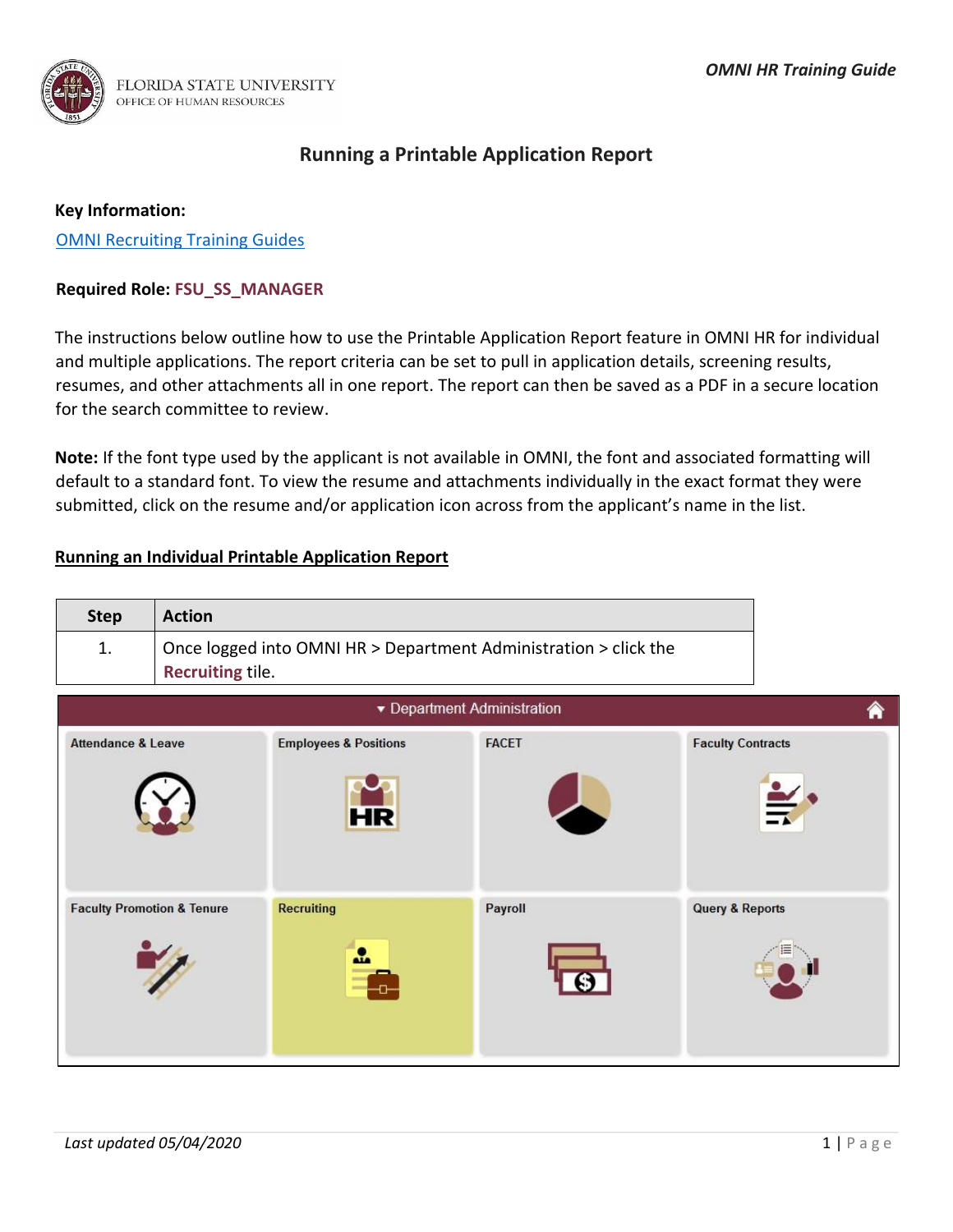| <b>Step</b> | <b>Action</b>                      |
|-------------|------------------------------------|
|             | Click the Search Job Openings tab. |

| < Manager Self Service     |                                        |                      | <b>Recruiting</b> |
|----------------------------|----------------------------------------|----------------------|-------------------|
| Create Job Opening         | <b>Search Job Openings</b>             |                      |                   |
| Interview Calendar         | Recruiting Home   S Create Job Opening |                      |                   |
| Pending Approvals          | ▼ Search Criteria ②                    |                      |                   |
| <b>Search Job Openings</b> | <b>Job Posting Title</b>               |                      |                   |
| View References            | Job Opening ID                         | Q                    |                   |
|                            | <b>Status</b>                          | Open<br>$\checkmark$ |                   |
|                            | <b>Most Recent Activity</b>            | $\vee$               |                   |

| <b>Step</b> | <b>Action</b>                                                 |
|-------------|---------------------------------------------------------------|
| 3.          | Enter the desired Job Opening ID.<br>Click the Search button. |
|             | Search                                                        |

| Search Criteria 2           |                      |   |
|-----------------------------|----------------------|---|
|                             |                      |   |
| <b>Job Posting Title</b>    |                      |   |
| <b>Job Opening ID</b>       | 47180 <sup>Q</sup>   |   |
| <b>Status</b>               | Open<br>$\checkmark$ |   |
| <b>Most Recent Activity</b> | $\checkmark$         |   |
| <b>Job Opening Type</b>     | $\checkmark$         |   |
| <b>Hot Job</b>              | $\checkmark$         |   |
| <b>My Association</b>       | $\checkmark$         |   |
| <b>Hiring Manager</b>       |                      | Q |
| <b>Recruiter</b>            |                      | Q |
| <b>Created By</b>           |                      | Q |
| <b>Business Unit</b>        |                      | Q |
| <b>Department</b>           |                      |   |
| <b>Position Number</b>      |                      | Q |
| <b>Recruitment Contact</b>  | $\checkmark$         |   |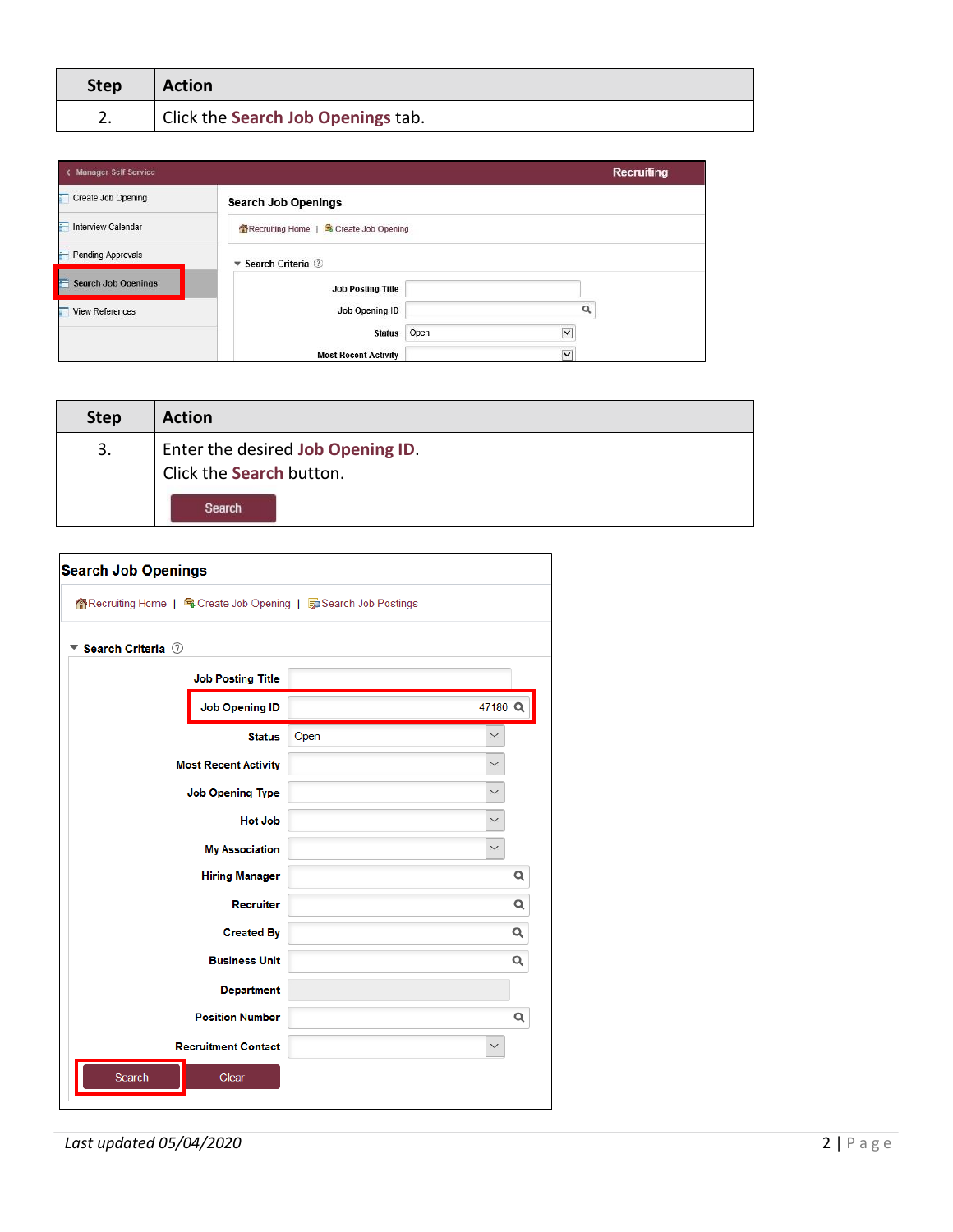| <b>Step</b> | <b>Action</b>                            |
|-------------|------------------------------------------|
| 4.          | Select the appropriate Job Opening link. |

| <b>Search Job Openings</b>                 |                                                                       |               |                             |                            |  |  |
|--------------------------------------------|-----------------------------------------------------------------------|---------------|-----------------------------|----------------------------|--|--|
|                                            | 企 Recruiting Home   电 Create Job Opening   https: Search Job Postings |               |                             |                            |  |  |
| $\triangleright$ Search Criteria $\oslash$ |                                                                       |               |                             |                            |  |  |
| 1 Results Found                            |                                                                       |               |                             |                            |  |  |
| <b>Search Results</b> 2                    |                                                                       |               |                             |                            |  |  |
| 罫<br>Q                                     |                                                                       |               |                             |                            |  |  |
| <b>Job Opening</b>                         | Job ID                                                                | <b>Status</b> | <b>Type</b>                 | <b>Recruiting Location</b> |  |  |
| <b>Business Manager</b>                    | 47180                                                                 | Open          | <b>Standard Requisition</b> | Tallahassee, FL            |  |  |
|                                            |                                                                       |               |                             |                            |  |  |

| <b>Step</b> | <b>Action</b>                                                                                         |
|-------------|-------------------------------------------------------------------------------------------------------|
| 5.          | On the Manage Job Opening page, click the icon in the Print column for the<br>desired applicant.<br>e |

| <b>Manage Job Opening</b>                                                                                                                     |                             |                            |                                   |                                                                                                                    |                                                                                                    |                                                 |              |             |              |                 |                 |
|-----------------------------------------------------------------------------------------------------------------------------------------------|-----------------------------|----------------------------|-----------------------------------|--------------------------------------------------------------------------------------------------------------------|----------------------------------------------------------------------------------------------------|-------------------------------------------------|--------------|-------------|--------------|-----------------|-----------------|
| <b>Return</b>                                                                                                                                 |                             |                            |                                   | ARecruiting Home   Search Job Openings   Search Bookings   Create New   ¢ Refresh   FAdd Note   APrint Job Opening |                                                                                                    |                                                 |              |             |              |                 | Personalize     |
| Job Opening ID 47180<br>Job Posting Title Business Manager<br>Job Code 9459 (Business Manager)<br>Position Number 00053470 (Business Manager) |                             |                            |                                   |                                                                                                                    | Status 010 Open<br>Business Unit FSU01 (FSU Business Unit)<br>Department 230000 (Dean of Students) | Job Family BUDGET (Budget & Financial Services) |              |             |              |                 |                 |
| <b>Applicants</b>                                                                                                                             | <b>Applicant Search</b>     | <b>Applicant Screening</b> | <b>Activity &amp; Attachments</b> | Details                                                                                                            |                                                                                                    |                                                 |              |             |              |                 |                 |
| All<br>(20)                                                                                                                                   |                             | Applied<br>(19)            | Screen<br>(0)                     | Route<br>(1)                                                                                                       |                                                                                                    | Interview<br>(0)                                | Offer<br>(0) | Hire<br>(0) | Hold<br>(0)  |                 | Reject<br>(0)   |
| Applicants <sup>7</sup>                                                                                                                       |                             |                            |                                   |                                                                                                                    |                                                                                                    |                                                 |              |             |              |                 |                 |
| 国<br>Q                                                                                                                                        |                             |                            |                                   |                                                                                                                    |                                                                                                    |                                                 |              |             | $\mathbb{R}$ | 1-1 of 1 $\sim$ | <b>View All</b> |
| Select                                                                                                                                        | Applicant Name <sup>-</sup> | <b>Applicant ID</b>        | <b>Vet Pref</b>                   | Application Date <sup>₹</sup>                                                                                      | <b>Type</b>                                                                                        | Disposition≜                                    | Application  | Resume      | Route        | Print           |                 |
| Г                                                                                                                                             | Susie Seminole              | 573677                     | N                                 | 03/14/2016 3:06PM                                                                                                  | External                                                                                           | 050-Route                                       | Îн.          | B           | 88           | 8               | ▼ Other Actions |
| Select All                                                                                                                                    | Deselect All                | ▼ Group Actions            |                                   |                                                                                                                    |                                                                                                    |                                                 |              |             |              |                 |                 |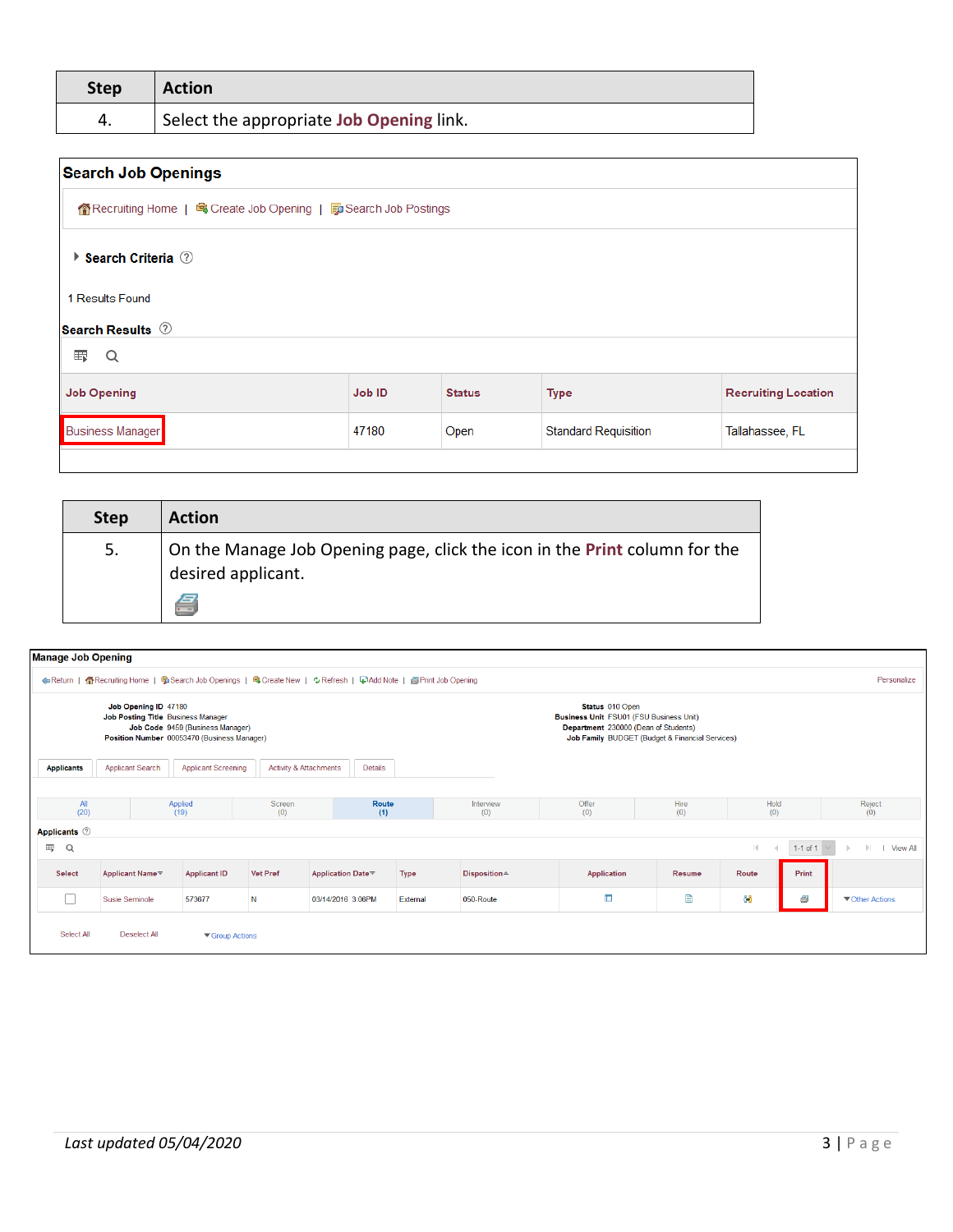| Step | <b>Action</b>                                                                                               |
|------|-------------------------------------------------------------------------------------------------------------|
| 6.   | Set up the criteria on the Application Report Options page, and click the<br><b>Generate Report button.</b> |

#### **Application Report Options**

|                                                                              | Applicant Name Susie Seminole              |                                                                               | Job Posting Title Business Manager |                                    |                                                                       |                                                                                                             |                                 |
|------------------------------------------------------------------------------|--------------------------------------------|-------------------------------------------------------------------------------|------------------------------------|------------------------------------|-----------------------------------------------------------------------|-------------------------------------------------------------------------------------------------------------|---------------------------------|
| <b>Applicant ID</b><br><b>Disposition</b> Draft<br><b>Application Detail</b> | 573677                                     | Denotes if content<br>is available for that<br>section of the<br>application. | <b>Job Opening ID</b>              | 47180<br><b>Questionnaire Type</b> | Select checkboxes<br>below to view<br>applicant screening<br>results. |                                                                                                             |                                 |
| <b>Select</b>                                                                | <b>Application Detail</b>                  | Content<br>Available                                                          | Select <sup>*</sup>                |                                    | Questionnaire Type                                                    |                                                                                                             | Content<br>Available            |
| $\checkmark$                                                                 | Preferences                                | v                                                                             | $\checkmark$                       | Preliminary                        |                                                                       |                                                                                                             |                                 |
| $\checkmark$                                                                 | <b>Referral Sources</b>                    | v                                                                             | $\checkmark$                       | Final                              | Related to FWS                                                        |                                                                                                             |                                 |
|                                                                              | Work Experience                            | v                                                                             | $\checkmark$                       | Pre Screening                      | screening.                                                            |                                                                                                             |                                 |
|                                                                              | <b>Education Level</b>                     | ر                                                                             | $\checkmark$                       | <b>Online Screening</b>            |                                                                       |                                                                                                             |                                 |
|                                                                              | Training                                   |                                                                               | $\checkmark$                       |                                    | <b>Additional Questions</b>                                           |                                                                                                             | $\checkmark$                    |
|                                                                              | Degrees                                    |                                                                               | Select All                         |                                    | Deselect All                                                          |                                                                                                             |                                 |
| ✓                                                                            | <b>Disability</b>                          |                                                                               |                                    |                                    |                                                                       |                                                                                                             |                                 |
| $\checkmark$                                                                 | <b>High School/Other Education</b>         |                                                                               | <b>Attachment Type</b>             |                                    |                                                                       |                                                                                                             |                                 |
| ✓                                                                            | <b>Licenses and Certifications</b>         |                                                                               | Select                             | <b>Attachment Type</b>             |                                                                       | Content<br>Available                                                                                        | <b>Print Latest</b><br>Document |
| ✓                                                                            | Memberships                                |                                                                               | ∨                                  | Resume                             |                                                                       | ں                                                                                                           |                                 |
|                                                                              | <b>Veteran Status</b>                      |                                                                               | $\checkmark$                       | References                         |                                                                       |                                                                                                             |                                 |
|                                                                              | References                                 | s                                                                             | $\checkmark$                       | <b>Transcripts</b>                 |                                                                       |                                                                                                             |                                 |
| $\checkmark$                                                                 | <b>Resume Text</b>                         |                                                                               | $\checkmark$                       | <b>Cover Letters</b>               |                                                                       |                                                                                                             |                                 |
| Select All                                                                   | <b>Deselect All</b>                        |                                                                               | $\checkmark$                       |                                    | Writing Sample or Publication                                         |                                                                                                             |                                 |
|                                                                              |                                            |                                                                               | $\checkmark$                       | Miscellaneous                      |                                                                       |                                                                                                             |                                 |
|                                                                              |                                            |                                                                               | $\checkmark$                       | <b>Teaching Philosophy</b>         |                                                                       |                                                                                                             |                                 |
|                                                                              |                                            |                                                                               | $\checkmark$                       | <b>Research Interest</b>           |                                                                       |                                                                                                             |                                 |
|                                                                              |                                            |                                                                               | $\checkmark$                       |                                    | Certificate or License                                                |                                                                                                             |                                 |
|                                                                              |                                            |                                                                               | $\checkmark$                       |                                    | Veteran's Preference                                                  |                                                                                                             |                                 |
| Check this box to                                                            |                                            |                                                                               | $\checkmark$                       |                                    | <b>FWS Authorization Form</b>                                         |                                                                                                             |                                 |
| exclude sections that<br>are blank to reduce                                 |                                            |                                                                               | Select All                         |                                    | Deselect All                                                          |                                                                                                             |                                 |
| the number of pages<br>generated.<br>$\checkmark$                            | Exclude sections with no content available | Check this box to<br>save report criteria                                     |                                    | $\vee$ Exclude Separator Pages     |                                                                       | Uncheck "Print Latest<br>Document" to see all versions<br>of that document submitted in<br>the application. |                                 |
|                                                                              | Save My Selections                         | for future use.                                                               |                                    |                                    |                                                                       |                                                                                                             |                                 |

*Last updated 05/04/2020* 4 | P a g e

Generate Report

Return to Previous Page

After making selections, click Generate Report to view results.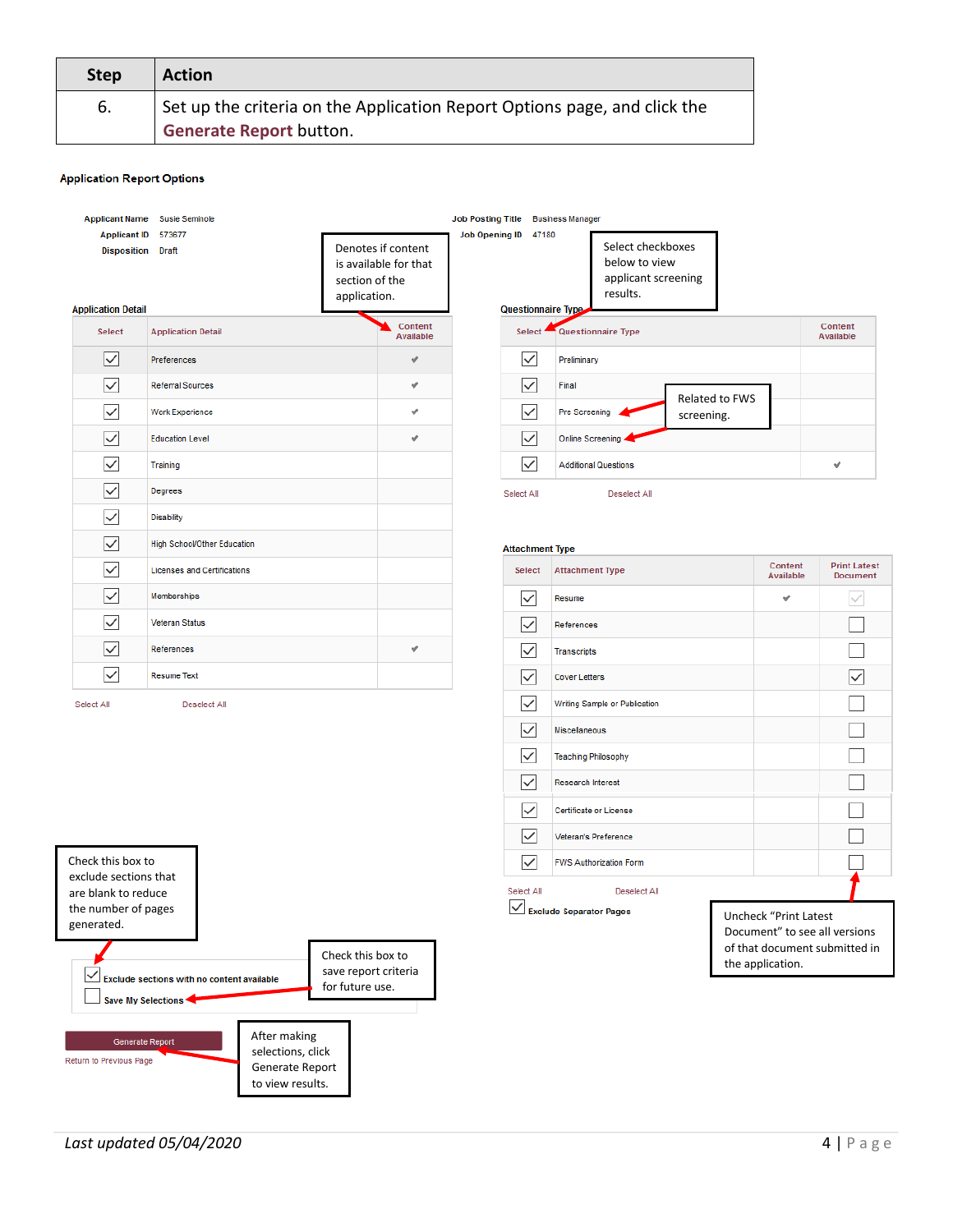# **Running a Group Printable Application Report**

| <b>Step</b> | <b>Action</b>                                                                 |
|-------------|-------------------------------------------------------------------------------|
|             | Follow Steps 1 - 4 as outlined above to navigate to the selected job opening. |

| <b>Step</b> | <b>Action</b>                                                                                                                                                                       |
|-------------|-------------------------------------------------------------------------------------------------------------------------------------------------------------------------------------|
| 2.          | From the Manage Job Opening page > click the Route tab. Check the boxes<br>for the applicants under the Select column, or click the Select All button at<br>the bottom of the page. |

| <b>Manage Job Opening</b> |                       |                                                                                                                                               |                                        |                                                                                                                    |                         |                 |                         |
|---------------------------|-----------------------|-----------------------------------------------------------------------------------------------------------------------------------------------|----------------------------------------|--------------------------------------------------------------------------------------------------------------------|-------------------------|-----------------|-------------------------|
|                           |                       |                                                                                                                                               |                                        | ← Return   个 Recruiting Home   う Search Job Openings   鸟 Create New   ☆ Refresh   ♀ Add Note   ● Print Job Opening |                         |                 |                         |
|                           |                       | Job Opening ID 47180<br>Job Posting Title Business Manager<br>Job Code 9459 (Business Manager)<br>Position Number 00053470 (Business Manager) |                                        |                                                                                                                    |                         |                 |                         |
| <b>Applicants</b>         |                       | <b>Applicant Search</b>                                                                                                                       | <b>Applicant Screening</b>             | <b>Activity &amp; Attachments</b>                                                                                  | <b>Details</b>          |                 |                         |
|                           |                       |                                                                                                                                               |                                        |                                                                                                                    |                         |                 |                         |
| All<br>(22)               |                       | <b>Applied</b><br>(19)                                                                                                                        |                                        | <b>Screen</b><br>(0)                                                                                               | <b>Route</b><br>(3)     |                 | <b>Interview</b><br>(0) |
| <b>Applicants</b> ②       |                       |                                                                                                                                               |                                        |                                                                                                                    |                         |                 |                         |
| 雷<br>Q                    |                       |                                                                                                                                               |                                        |                                                                                                                    |                         |                 |                         |
| <b>Select</b>             |                       | <b>Applicant Name</b>                                                                                                                         | Applicant ID <sup><math>τ</math></sup> | <b>Vet Pref</b>                                                                                                    | <b>Application Date</b> | <b>Type</b>     | Disposition≜            |
| $\overline{\vee}$         |                       | Renegade Appaloosa                                                                                                                            | 680141                                 | N                                                                                                                  | 04/09/2020 1:29PM       | <b>External</b> | 050-Route               |
| $\overline{\vee}$         | <b>Chief Osceola</b>  |                                                                                                                                               | 680140                                 | N                                                                                                                  | 04/09/2020 1:27PM       | External        | 050-Route               |
| $\overline{\smile}$       | <b>Susie Seminole</b> |                                                                                                                                               | 573677                                 | N                                                                                                                  | 03/14/2016 3:06PM       | External        | 050-Route               |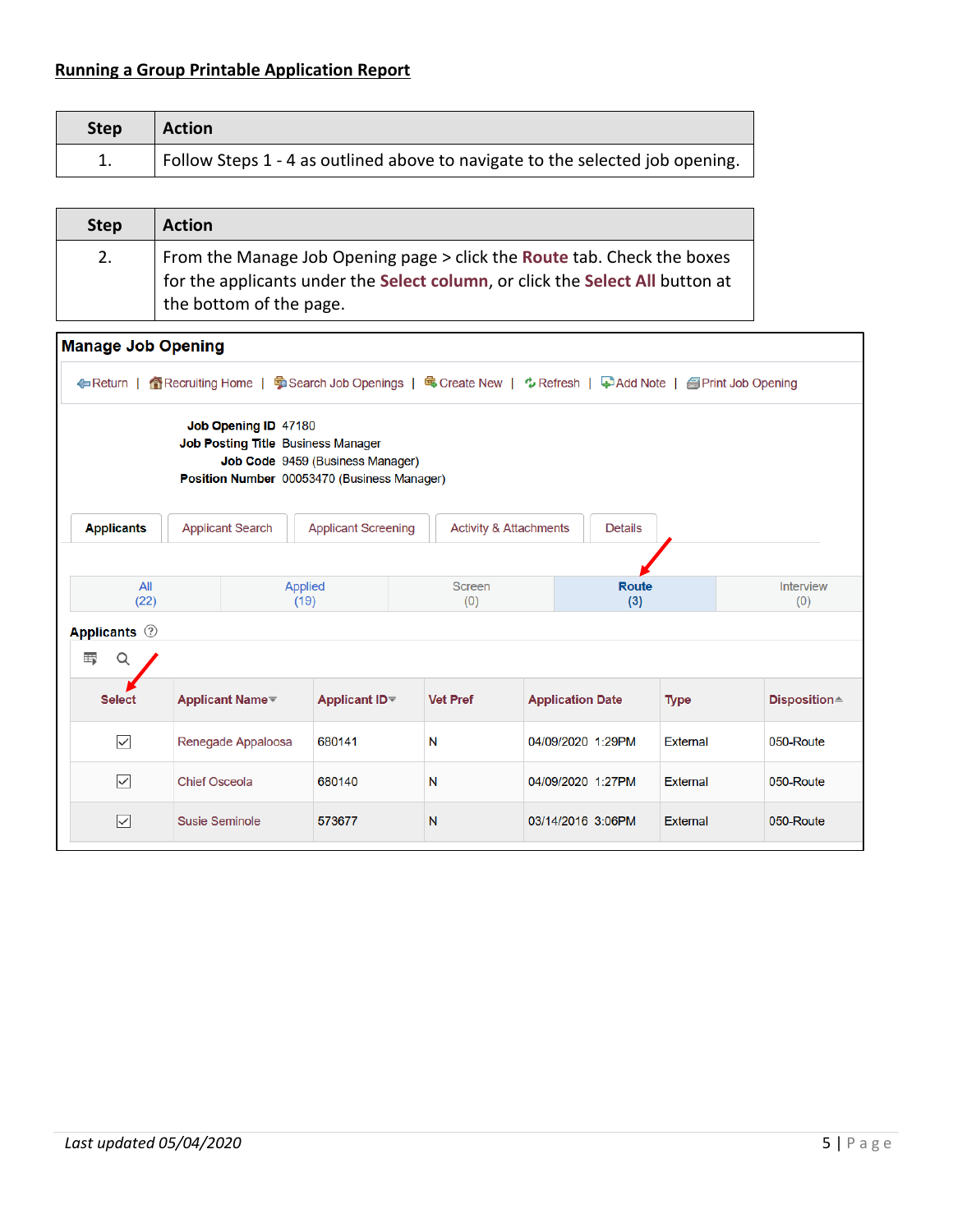| <b>Step</b> | <b>Action</b>                                                          |
|-------------|------------------------------------------------------------------------|
| 3.          | Scroll to the bottom of the page and select Group Actions > Recruiting |
|             | <b>Actions &gt; Print Application Details.</b>                         |

| <b>Select</b> | <b>Applicant Name</b> <del>▼</del>                                                          | <b>Applicant ID</b> <sup><math>\mp</math></sup> |   |
|---------------|---------------------------------------------------------------------------------------------|-------------------------------------------------|---|
|               | Renegade Appaloosa                                                                          | 680141                                          |   |
|               | <b>Chief Osceola</b>                                                                        | 680140                                          |   |
|               | <b>Susie Seminole</b>                                                                       | 573677                                          | N |
| Select All    | Deselect All<br><b>Recruiting Actions</b><br>$\rightarrow$<br><b>Applicant Actions</b><br>⋋ | Group Actions                                   |   |

|                                | Applicant Name <sup></sup>    | <b>Applicant ID</b> <sup>₩</sup>                                |  |  |
|--------------------------------|-------------------------------|-----------------------------------------------------------------|--|--|
|                                | Renegade App                  | Manage Interviews                                               |  |  |
|                                | <b>Chief Osceola</b>          | <b>Create Interview Evaluation</b><br><b>Change Disposition</b> |  |  |
|                                | Susie Seminoli                | <b>Withdraw Application</b>                                     |  |  |
|                                |                               | View / Edit Application Details                                 |  |  |
|                                | <b>Deselect</b>               | <b>Print Application Details</b>                                |  |  |
| <b>Recruiting Actions</b><br>→ |                               |                                                                 |  |  |
|                                | <b>Applicant Actions</b><br>⋗ |                                                                 |  |  |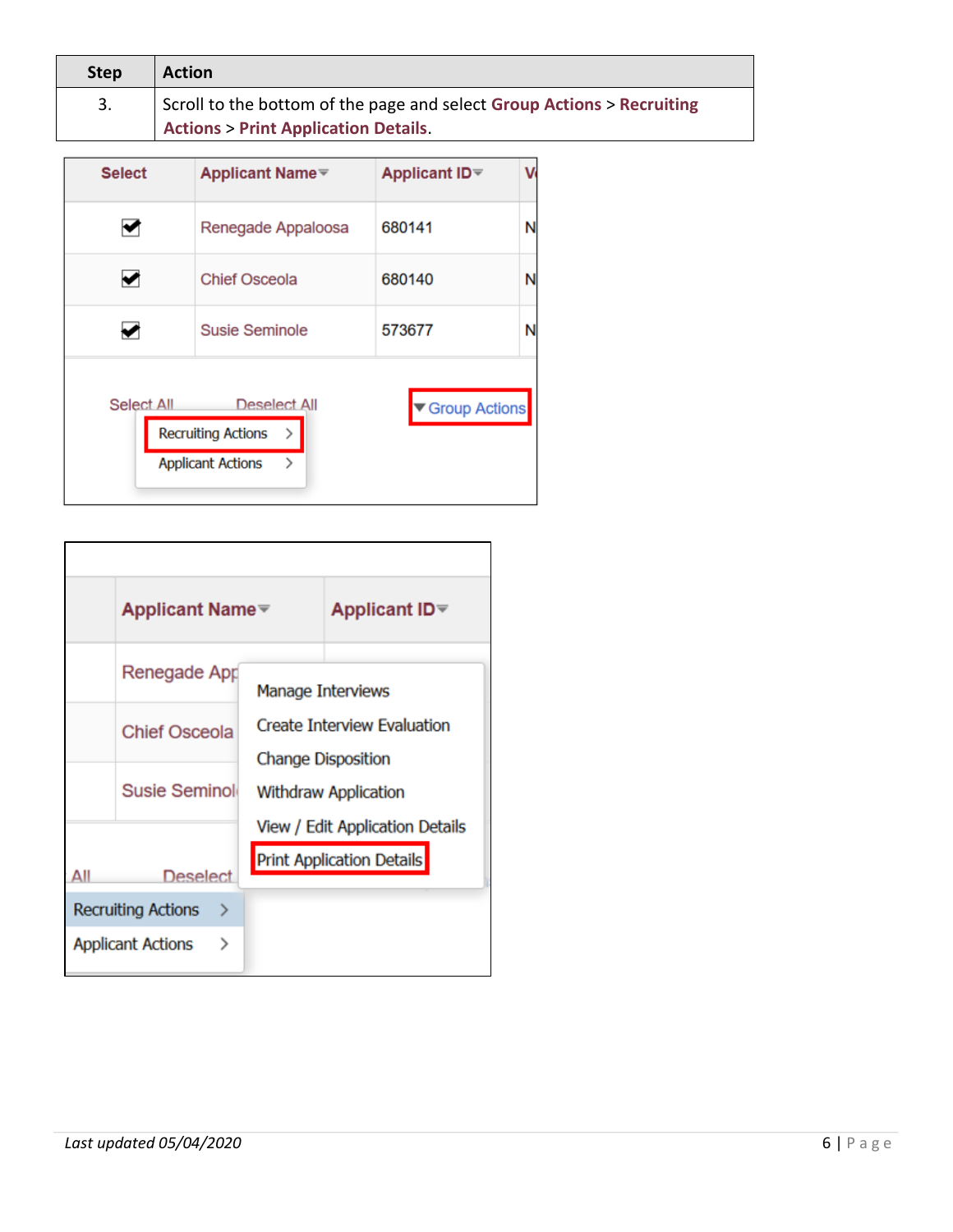| <b>Step</b> | <b>Action</b>                                       |
|-------------|-----------------------------------------------------|
| 4.          | Set up the criteria on the Print Applications page. |

Process Monitor

#### **Print Applications**

Run Control ID RUN\_HRS\_BIP\_2020040915210

**Report Monitor** 

Run

Select checkboxes below to view applicant screening results.

| <b>Application Detail</b> |                                    |
|---------------------------|------------------------------------|
| <b>Select</b>             | <b>Application Detail</b>          |
| $\sim$                    | Preferences                        |
| ⋈                         | <b>Referral Sources</b>            |
| $\backsim$                | <b>Work Experience</b>             |
| $\sim$                    | <b>Education Level</b>             |
| $\checkmark$              | Training                           |
| $\sim$                    | Degrees                            |
| $\checkmark$              | <b>Disability</b>                  |
| $\sim$                    | High School/Other Education        |
| $\backslash$              | <b>Licenses and Certifications</b> |
| $\sim$                    | Memberships                        |
| $\backslash$              | <b>Veteran Status</b>              |
| $\backslash$              | References                         |
| $\checkmark$              | <b>Resume Text</b>                 |
| Select All                | <b>Deselect All</b>                |

|               | <b>Questionnaire Type</b>   |                              |  |  |  |  |
|---------------|-----------------------------|------------------------------|--|--|--|--|
| <b>Select</b> | Questionnaire Type          |                              |  |  |  |  |
|               | Preliminary                 |                              |  |  |  |  |
|               | Final                       |                              |  |  |  |  |
|               | <b>Pre Screening</b>        | Related to FWS<br>screening. |  |  |  |  |
|               | Online Screening.           |                              |  |  |  |  |
|               | <b>Additional Questions</b> |                              |  |  |  |  |
| Select All    | Deselect All                |                              |  |  |  |  |

| <b>Select</b>             | <b>Attachment Type</b>         |                                                                                                             | <b>Print Latest</b><br><b>Document</b> |  |
|---------------------------|--------------------------------|-------------------------------------------------------------------------------------------------------------|----------------------------------------|--|
| $\backsim$                | Resume                         |                                                                                                             |                                        |  |
| $\backsim$                | References                     |                                                                                                             |                                        |  |
| $\backslash$              | <b>Transcripts</b>             |                                                                                                             |                                        |  |
| $\backsim$                | <b>Cover Letters</b>           |                                                                                                             | $\checkmark$                           |  |
| $\mid\!\!\prec\!\!\!\mid$ | Writing Sample or Publication  |                                                                                                             |                                        |  |
| $\backsim$                | <b>Miscellaneous</b>           |                                                                                                             |                                        |  |
| $\mid\!\!\prec\!\!\mid$   | <b>Teaching Philosophy</b>     |                                                                                                             |                                        |  |
| ⋈                         | <b>Research Interest</b>       |                                                                                                             |                                        |  |
| $\backsim$                | Certificate or License         |                                                                                                             |                                        |  |
| $\backsim$                | Veteran's Preference           |                                                                                                             |                                        |  |
| $\backsim$                | <b>FWS Authorization Form</b>  |                                                                                                             |                                        |  |
| Select All                | Deselect All                   |                                                                                                             |                                        |  |
|                           | $\vee$ Exclude Separator Pages | Uncheck "Print Latest Document"<br>to see all versions of that<br>document submitted in the<br>application. |                                        |  |

 $\sqrt{\phantom{a}}$  Exclude sections with no content available Generate one PDF report per application

Return to Previous Page

Check this box to exclude sections that are blank to reduce the number of pages generated.

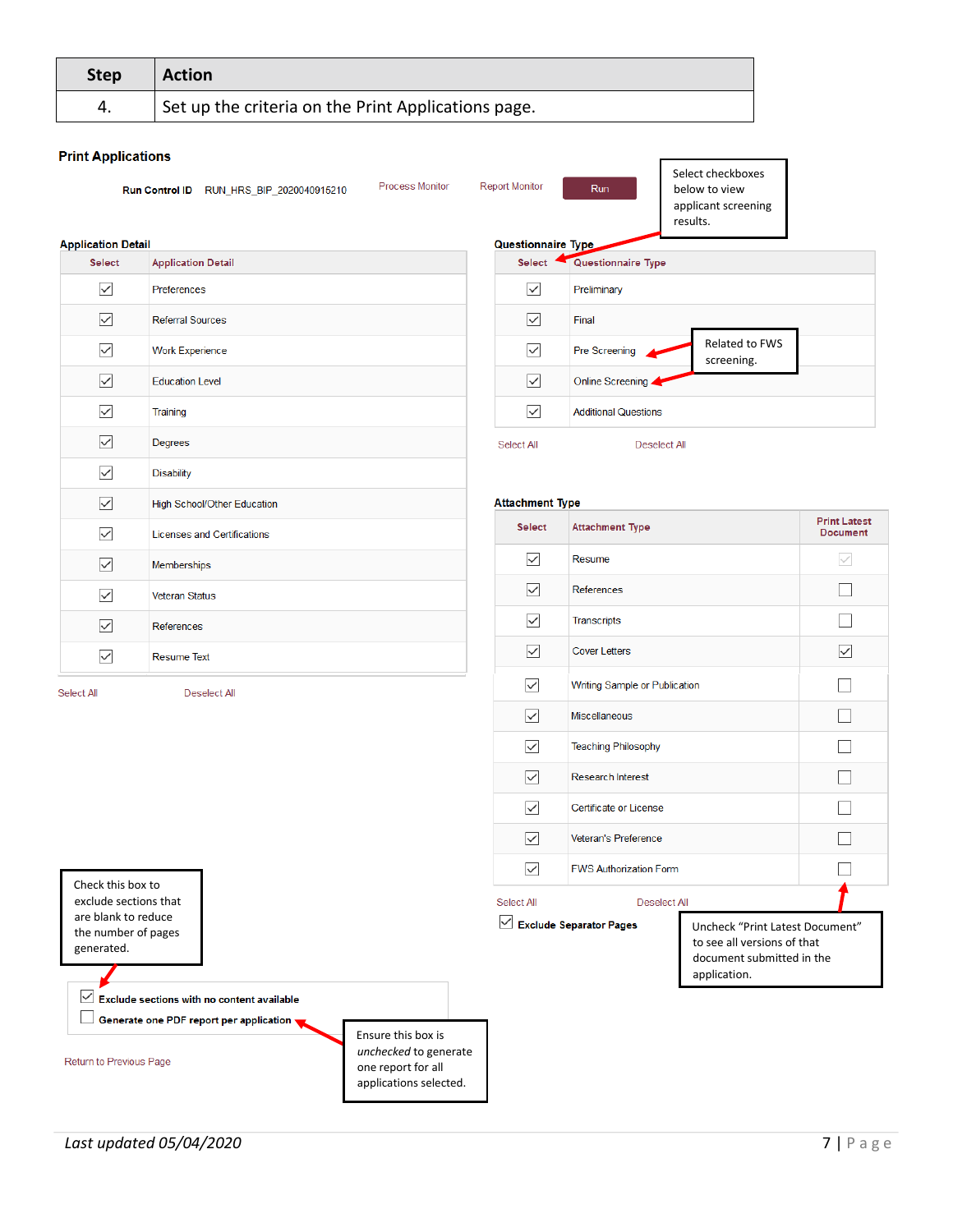| Step | <b>Action</b>                                                               |
|------|-----------------------------------------------------------------------------|
| 5.   | Click the Run button. After the "Saving Page" gold banner disappears, click |
|      | <b>OK</b> on the Process Scheduler Request window.                          |

| <b>Print Applications</b>                  |                                                    |                        |                           |             |
|--------------------------------------------|----------------------------------------------------|------------------------|---------------------------|-------------|
|                                            | RUN_HRS_BIP_2020040915210<br><b>Run Control ID</b> | <b>Process Monitor</b> | <b>Report Monitor</b>     | <b>Run</b>  |
| <b>Application Detail</b>                  |                                                    |                        | <b>Questionnaire Type</b> |             |
| <b>Select</b><br><b>Application Detail</b> |                                                    | <b>Select</b>          | <b>Questionnaire Type</b> |             |
| $\checkmark$                               | <b>Preferences</b>                                 |                        | $\checkmark$              | Preliminary |

|                     |                            |                                 | <b>Process Scheduler Request</b> |                     |                                   |                     | ×    |
|---------------------|----------------------------|---------------------------------|----------------------------------|---------------------|-----------------------------------|---------------------|------|
|                     |                            |                                 |                                  |                     |                                   |                     | Help |
|                     | <b>User ID</b>             |                                 | <b>Run Control ID</b>            |                     | RUN_HRS_BIP_2020040915210         |                     |      |
|                     | <b>Server Name</b>         | <b>Run Date</b><br>$\checkmark$ | 04/09/2020                       | $\mathbb{H}$        |                                   |                     |      |
|                     | <b>Recurrence</b>          | <b>Run Time</b><br>$\checkmark$ | 3:37:39PM                        |                     | <b>Reset to Current Date/Time</b> |                     |      |
|                     | <b>Time Zone</b><br>Q      |                                 |                                  |                     |                                   |                     |      |
| <b>Process List</b> |                            |                                 |                                  |                     |                                   |                     |      |
| <b>Select</b>       | <b>Description</b>         | <b>Process Name</b>             | <b>Process Type</b>              | -Type               | -Format                           | <b>Distribution</b> |      |
| $\overline{\smile}$ | <b>Application Details</b> | HRS_BTCH_APL                    | <b>Application Engine</b>        | Web<br>$\checkmark$ | <b>TXT</b><br>$\checkmark$        | <b>Distribution</b> |      |
| OK<br>Cancel        |                            |                                 |                                  |                     |                                   |                     |      |
|                     |                            |                                 |                                  |                     |                                   |                     |      |
|                     |                            |                                 |                                  |                     |                                   |                     |      |

| <b>Step</b> | <b>Action</b>                    |
|-------------|----------------------------------|
| ხ.          | Click the Report Monitor button. |

| <b>Print Applications</b> |                                                    |                        |                           |                           |
|---------------------------|----------------------------------------------------|------------------------|---------------------------|---------------------------|
|                           | RUN HRS BIP 2020040915210<br><b>Run Control ID</b> | <b>Process Monitor</b> | <b>Report Monitor</b>     | <b>Run</b>                |
| <b>Application Detail</b> |                                                    |                        | <b>Questionnaire Type</b> |                           |
| <b>Select</b>             | <b>Application Detail</b>                          |                        | <b>Select</b>             | <b>Questionnaire Type</b> |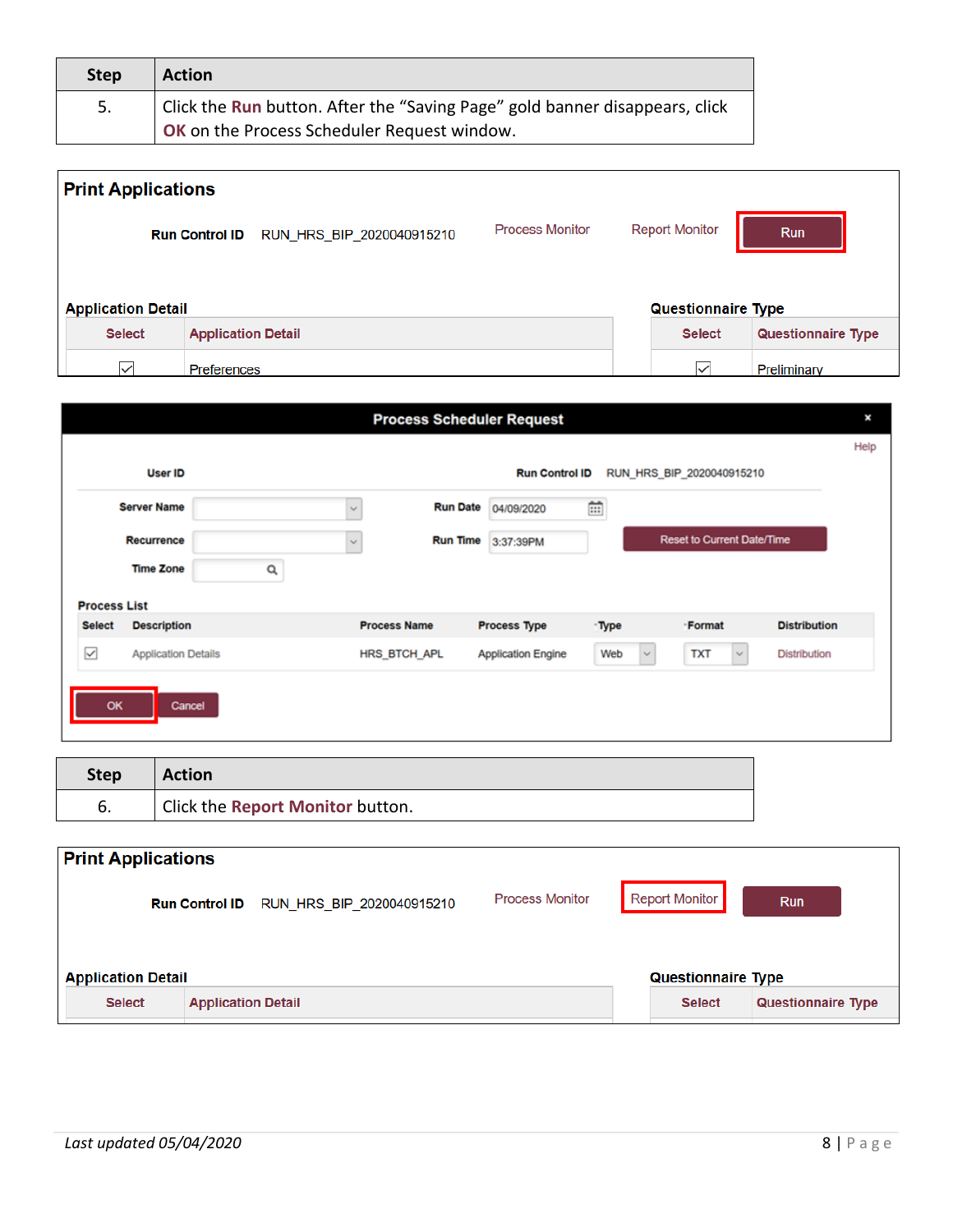| <b>Step</b> | <b>Action</b>                 |
|-------------|-------------------------------|
| –           | Click the Administration tab. |

|                |                         |                                   |                    |                                                                | <b>Report Manager</b>        |                                   |
|----------------|-------------------------|-----------------------------------|--------------------|----------------------------------------------------------------|------------------------------|-----------------------------------|
| List           | <b>Explorer</b>         | Administration<br><b>Archives</b> |                    |                                                                |                              |                                   |
|                | <b>View Reports For</b> |                                   |                    |                                                                |                              |                                   |
| <b>Folder</b>  |                         | <b>Instance</b><br>$\checkmark$   | to                 | <b>Refresh</b>                                                 |                              |                                   |
|                | <b>Name</b>             | <b>Created On</b>                 | 繭<br>Last          | $\checkmark$                                                   | <b>Days</b>                  | $\boldsymbol{\times}$             |
|                |                         |                                   |                    |                                                                |                              |                                   |
| <b>Reports</b> |                         |                                   |                    |                                                                |                              |                                   |
| 羁              | Q                       |                                   |                    | $ \mathbf{q} $<br>$\rightarrow$<br>1-1 of 1 $\vert \vee \vert$ | $\mathbb{R}$<br>$\mathbb{H}$ | <b>View All</b>                   |
|                | Report                  | <b>Report Description</b>         | <b>Folder Name</b> | <b>Completion</b><br>Date/Time                                 | <b>Report ID</b>             | <b>Process</b><br><b>Instance</b> |
|                | 1 HRS_BTCH_APL          | <b>APPLICATION DETAILS</b>        | General            | 04/09/20 3:41PM                                                | 1604264                      | 2365155                           |

| <b>Step</b> | <b>Action</b>                                                                                                                                                                |
|-------------|------------------------------------------------------------------------------------------------------------------------------------------------------------------------------|
| 8.          | Click the Refresh button until the status column reads "Posted." Reference<br>the date/time to ensure you are selecting the current process, then click the<br>Details link. |

| List                        | Explorer            | <b>Administration</b>          | <b>Archives</b>                                          |                                       |                                |               |                                 |         |
|-----------------------------|---------------------|--------------------------------|----------------------------------------------------------|---------------------------------------|--------------------------------|---------------|---------------------------------|---------|
|                             |                     |                                |                                                          |                                       |                                |               |                                 |         |
| <b>View Reports For</b>     |                     |                                |                                                          |                                       |                                |               |                                 |         |
| <b>User ID</b>              |                     | Type                           | $\checkmark$                                             | Last<br>$\checkmark$                  |                                | Days          | $\checkmark$                    | Refresh |
| <b>Status</b>               |                     | $\checkmark$<br><b>Folder</b>  | $\checkmark$<br><b>Instance</b>                          | to                                    |                                |               |                                 |         |
|                             |                     |                                |                                                          |                                       |                                |               |                                 |         |
|                             |                     |                                |                                                          |                                       |                                |               |                                 |         |
| <b>Report List</b>          |                     |                                |                                                          |                                       |                                |               |                                 |         |
| 羁<br>Q                      |                     |                                |                                                          | $\vert \cdot \vert$<br>$\overline{4}$ | $1-1$ of $1$                   | Þ             | $\mathbb{H}$<br><b>View All</b> |         |
| <b>Select</b>               | <b>Report</b><br>ID | <b>Prcs</b><br><b>Instance</b> | <b>Description</b>                                       | <b>Request</b><br>Date/Time           | Format                         | <b>Status</b> | <b>Details</b>                  |         |
| $\Box$                      | 1604264             | 2365155                        | <b>Application Details</b>                               | 04/09/2020<br>3:41:01PM               | <b>Text Files</b><br>$(*.txt)$ | Posted        | Details                         |         |
| $\triangleright$ Select All | $\Box$              | <b>Deselect All</b>            |                                                          |                                       |                                |               |                                 |         |
| <b>Delete</b>               |                     |                                | Click the delete button to delete the selected report(s) |                                       |                                |               |                                 |         |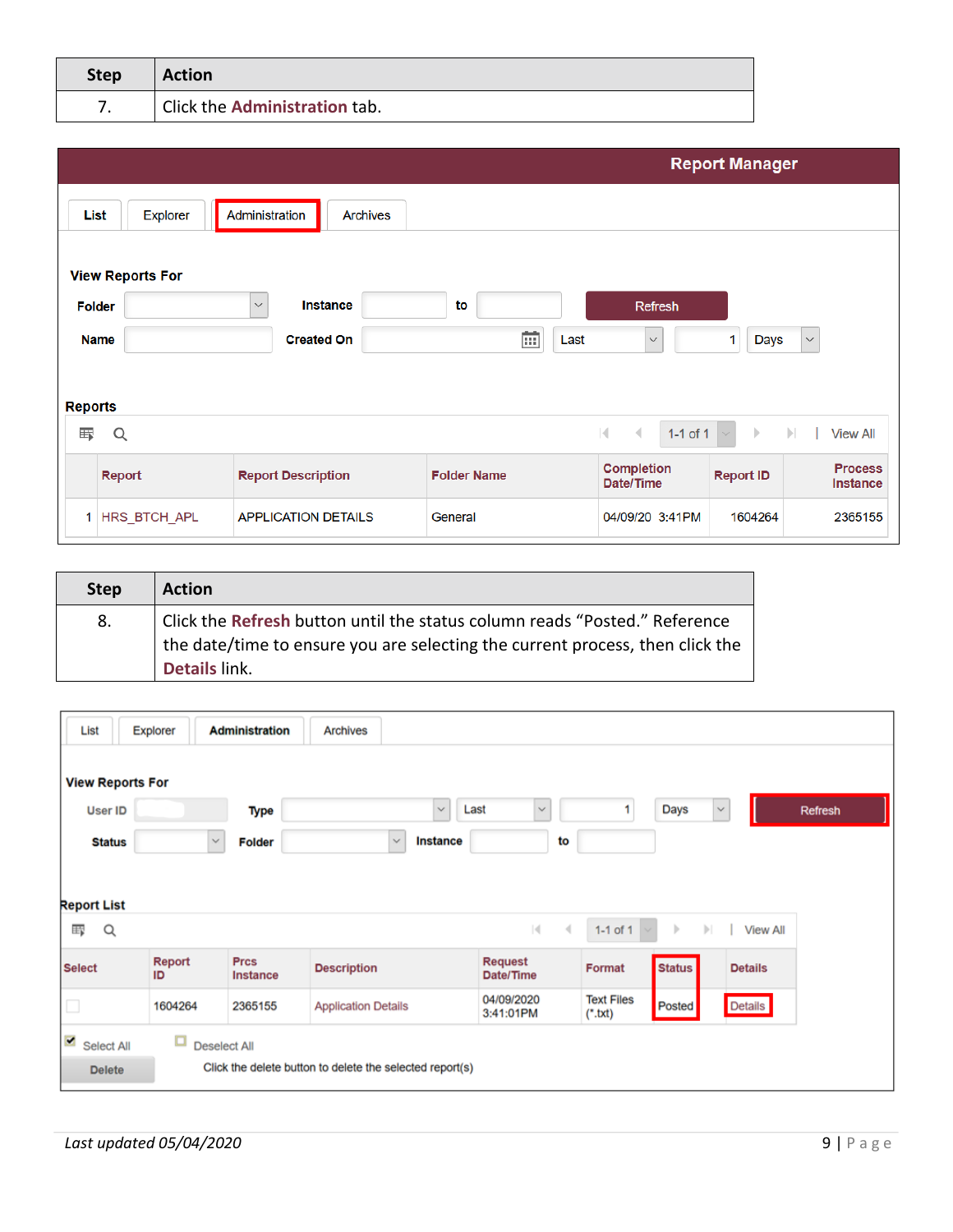| <b>Step</b> | <b>Action</b>                                                                                                                                                                                             |
|-------------|-----------------------------------------------------------------------------------------------------------------------------------------------------------------------------------------------------------|
| 9.          | <b>Ensure the Run Status reads "Success"</b> . If it does not, try running the report<br>by selecting half of the applications in the pool at time, or contact your<br>Assigned Recruiter for assistance. |
|             | Once the report has run to success, click the link for the .pdf Applications<br>Report to download.                                                                                                       |
|             | Note: If report criteria page was set to generate one PDF report per<br>application, there will be multiple Application Report PDFs in the File List to<br>download.                                      |
|             | <b>Detail</b>                                                                                                                                                                                             |

|                             |                                            |                                        |                          |                         |                                 | Help |
|-----------------------------|--------------------------------------------|----------------------------------------|--------------------------|-------------------------|---------------------------------|------|
| Report                      |                                            |                                        |                          |                         |                                 |      |
| <b>Report ID</b>            | 1604264                                    | Process Instance 2365155               |                          | Message Log             |                                 |      |
|                             | Name HRS_BTCH_APL                          | <b>Process Type</b> Application Engine |                          |                         |                                 |      |
| <b>Run Status</b> Success   |                                            |                                        |                          |                         |                                 |      |
| <b>Application Details</b>  |                                            |                                        |                          |                         |                                 |      |
| <b>Distribution Details</b> |                                            |                                        |                          |                         |                                 |      |
| <b>Distribution Node</b>    | SQA2HR                                     | <b>Expiration Date</b>                 | 04/16/2020               |                         |                                 |      |
|                             |                                            |                                        |                          |                         |                                 |      |
| <b>File List</b>            |                                            |                                        |                          |                         |                                 |      |
| <b>Name</b>                 |                                            |                                        | <b>File Size (bytes)</b> | <b>Datetime Created</b> |                                 |      |
|                             | AE_HRS_BTCH_APL_2365155.log                | 1,977                                  |                          |                         | 04/09/2020 3:41:50.400831PM EDT |      |
|                             | AE_HRS_BTCH_APL_2365155.trc                | 18,563                                 |                          |                         | 04/09/2020 3:41:50.400831PM EDT |      |
|                             | Applications_Report_04-09-2020_2365155.pdf | 178,839                                |                          |                         | 04/09/2020 3:41:50.400831PM EDT |      |
| <b>Distribute To</b>        |                                            |                                        |                          |                         |                                 |      |
| <b>Distribution ID Type</b> |                                            | <b>Distribution ID</b>                 |                          |                         |                                 |      |
| User                        |                                            |                                        |                          |                         |                                 |      |
| <b>OK</b>                   | Cancel                                     |                                        |                          |                         |                                 |      |